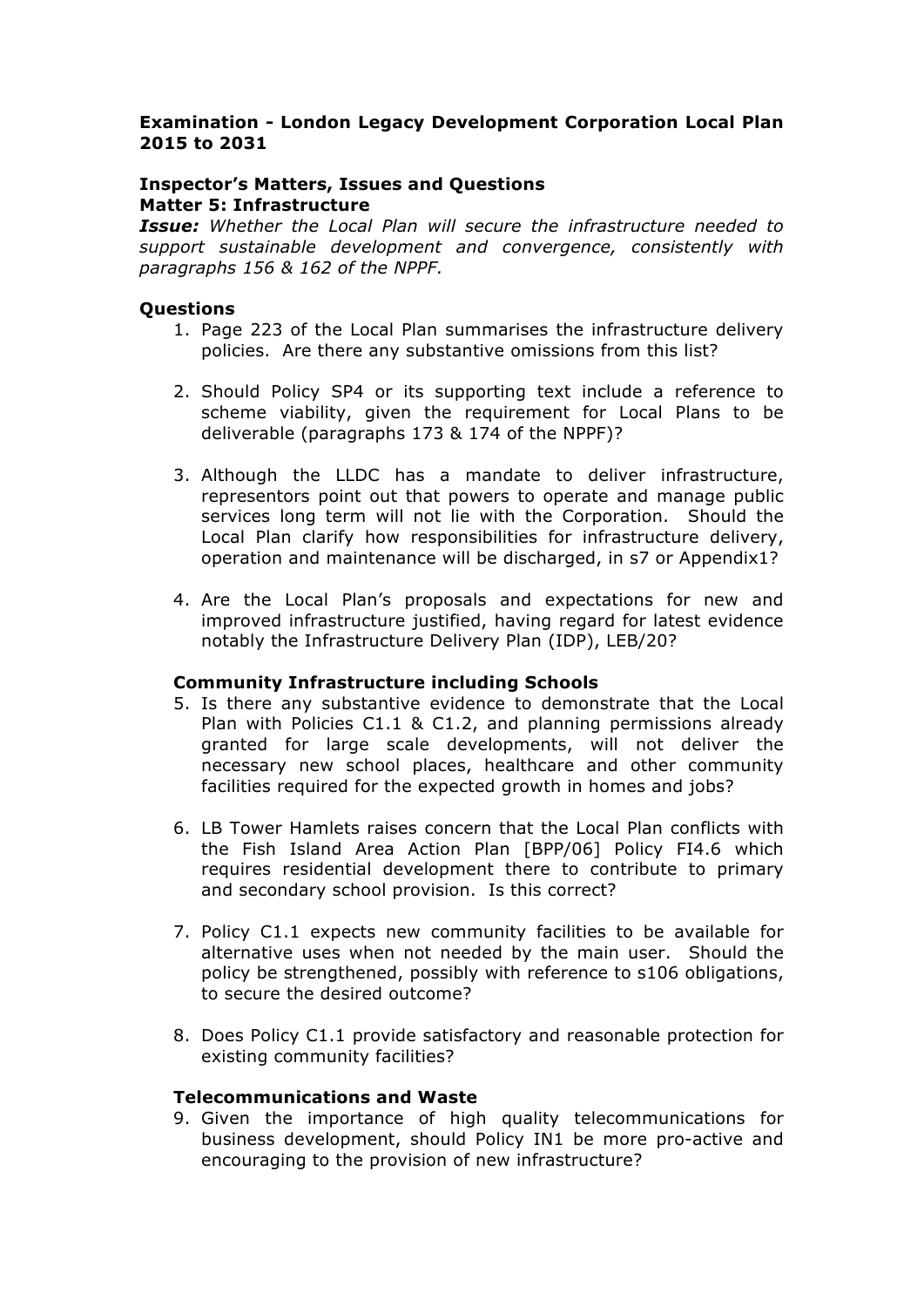- 10.With the proposed amendments in LD/26, nos. 51-53, do Policies IN2 and S6 reflect a positive approach to planning for waste reduction and management within the LLDC area?
- 11.In view of the concerns of LB Waltham Forest, do the Local Plan's policies for waste provide a sufficient basis to support the planned development and regeneration in the Corporation area? "Better waste contingency plans" are suggested, but what form would these take?

# **Transport**

- 12.Should the sub-section on Transport and Connectivity give greater emphasis to walkable and lifetime local neighbourhoods, and less to enhancing national and international transport services? If so, what should be changed e.g. strengthen Policy T6? The IDP refers to the Transport for London Study identifying good strategic transport connections but poor local connectivity.
- 13.Objective 4, Policy SP4 and transport policies recognise the importance of improving public transport connectivity from existing and planned developments. Does the Local Plan give sufficient weight to the fact that the PTAL levels of specific sites could change over the plan period [eg. as per BPP/10 Pages 54-55]? Has the draw of Stratford International Station operating as a multi-modal transport hub been recognised sufficiently in the plan?
- 14.In Policy T3, should development proposals meet all 6 criteria or could compliance with no 1 suffice? Does this need clarifying?
- 15.Should Policy T4 promote improvements in public transport services to serve new developments, in particular to meet the needs of elderly, disabled and very young people who may be unable to walk far or cycle?
- 16.Should Policy T4 refer to Transport Assessments, and are the thresholds for providing them in Policy T7 clear and consistent with the NPPF, paragraph 32?
- 17.Is Policy T8 with its reliance on the London Plan's parking standards sufficiently aspirational or should it be changed perhaps to align with Hackney's new Sustainable Transport SPD?
- 18.Should the criteria in Policy T8 be clarified to aid effectiveness. For example, should "car parking at a low level" (criterion 1) be explained more fully, and should standards for the provision of electric charging points be set out? Is clarification needed as to whether off-street and/or on-street car parking is intended?
- 19.On paragraph 7.34, the GLA advises that the Capital Ring could be diverted or alternative routes provided through the Queen Elizabeth Olympic Park. Should this be acknowledged?